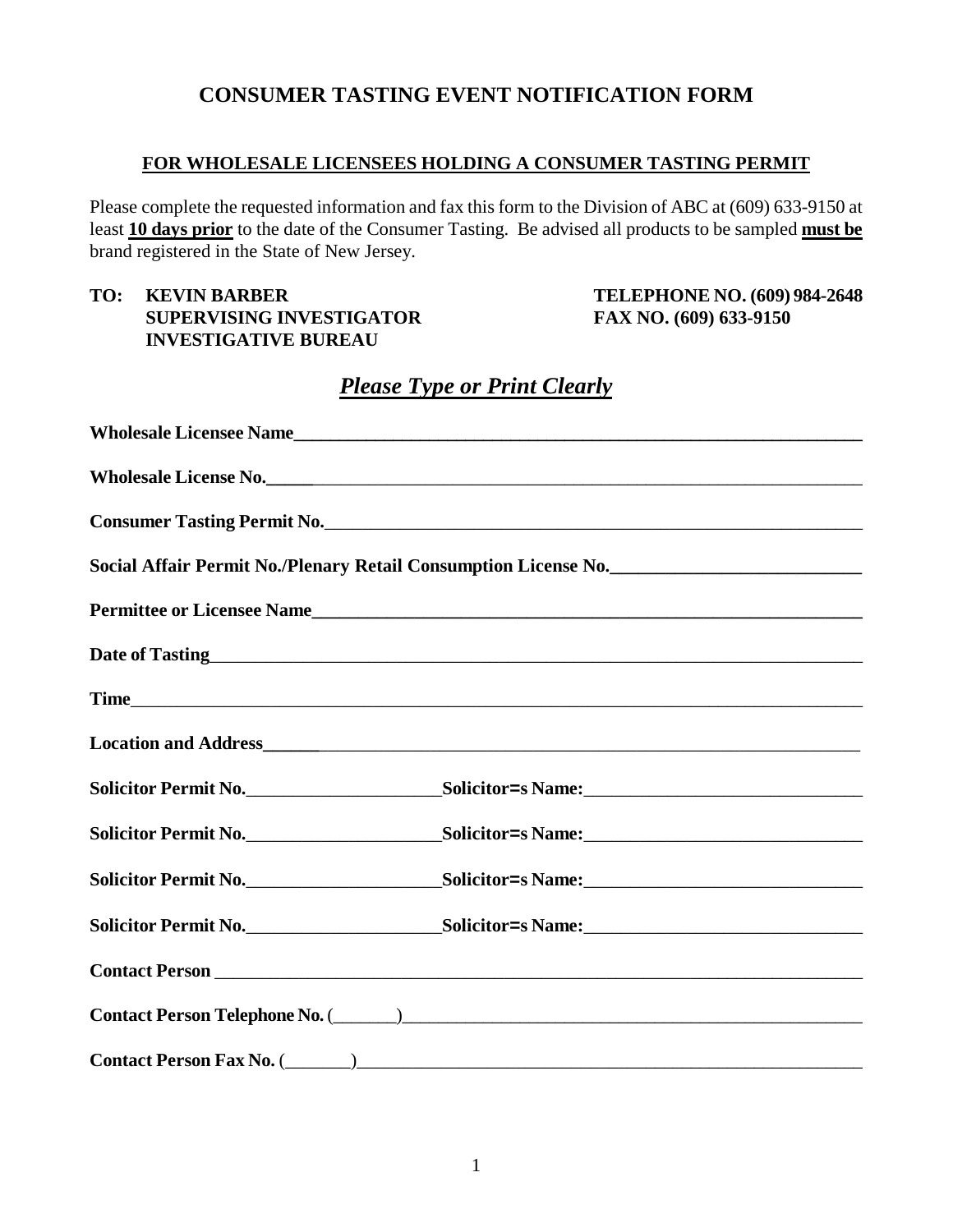| Solicitor Permit No. |                   |
|----------------------|-------------------|
|                      |                   |
|                      |                   |
|                      |                   |
|                      |                   |
|                      |                   |
|                      |                   |
|                      |                   |
|                      |                   |
|                      |                   |
|                      |                   |
|                      |                   |
|                      |                   |
| Solicitor Permit No. | Solicitor=s Name: |
|                      |                   |
|                      |                   |